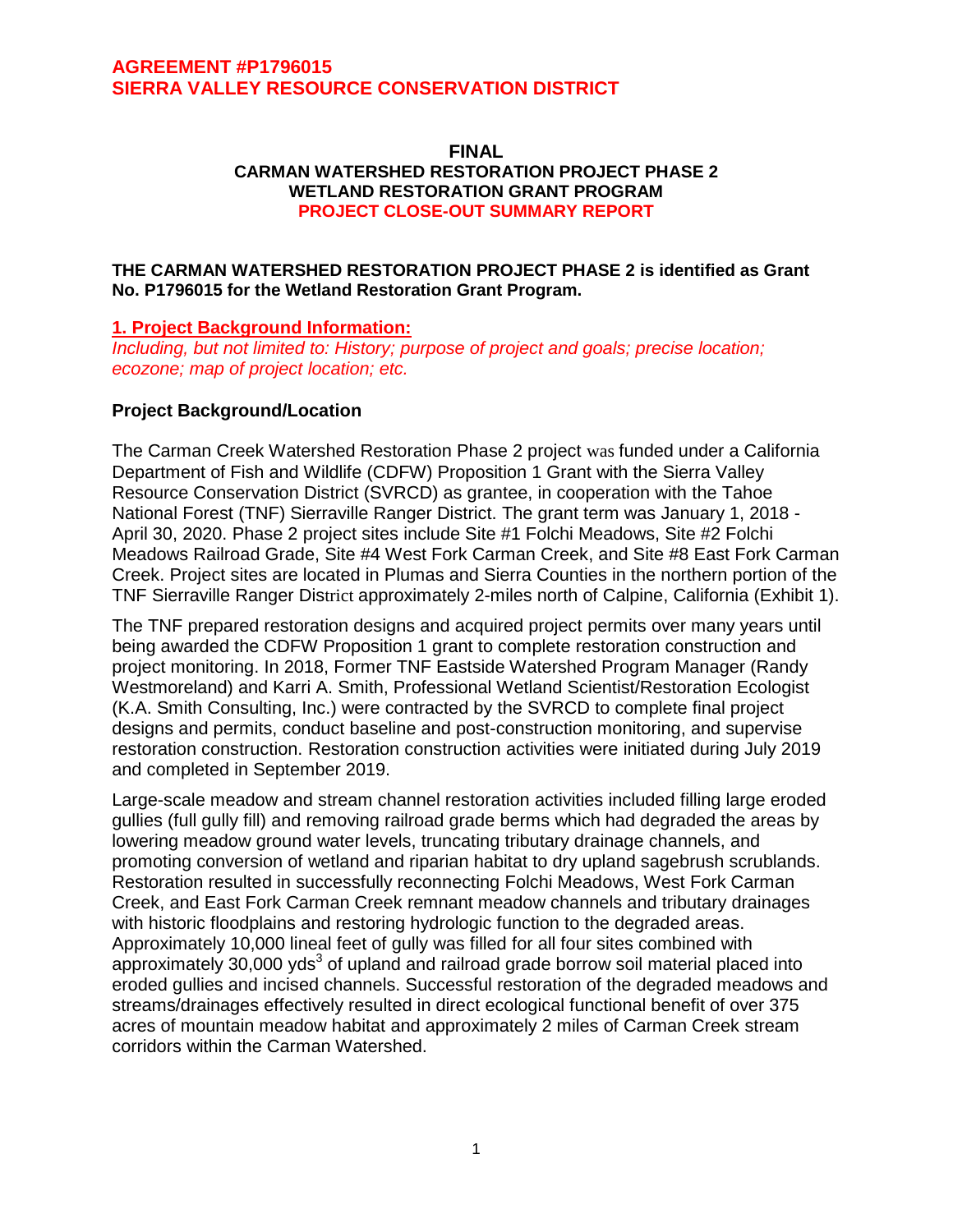

**Exhibit 1. Carman Watershed Restoration Project Phase 2 Project Location Map (Sites #1, #2, #4, and #8)**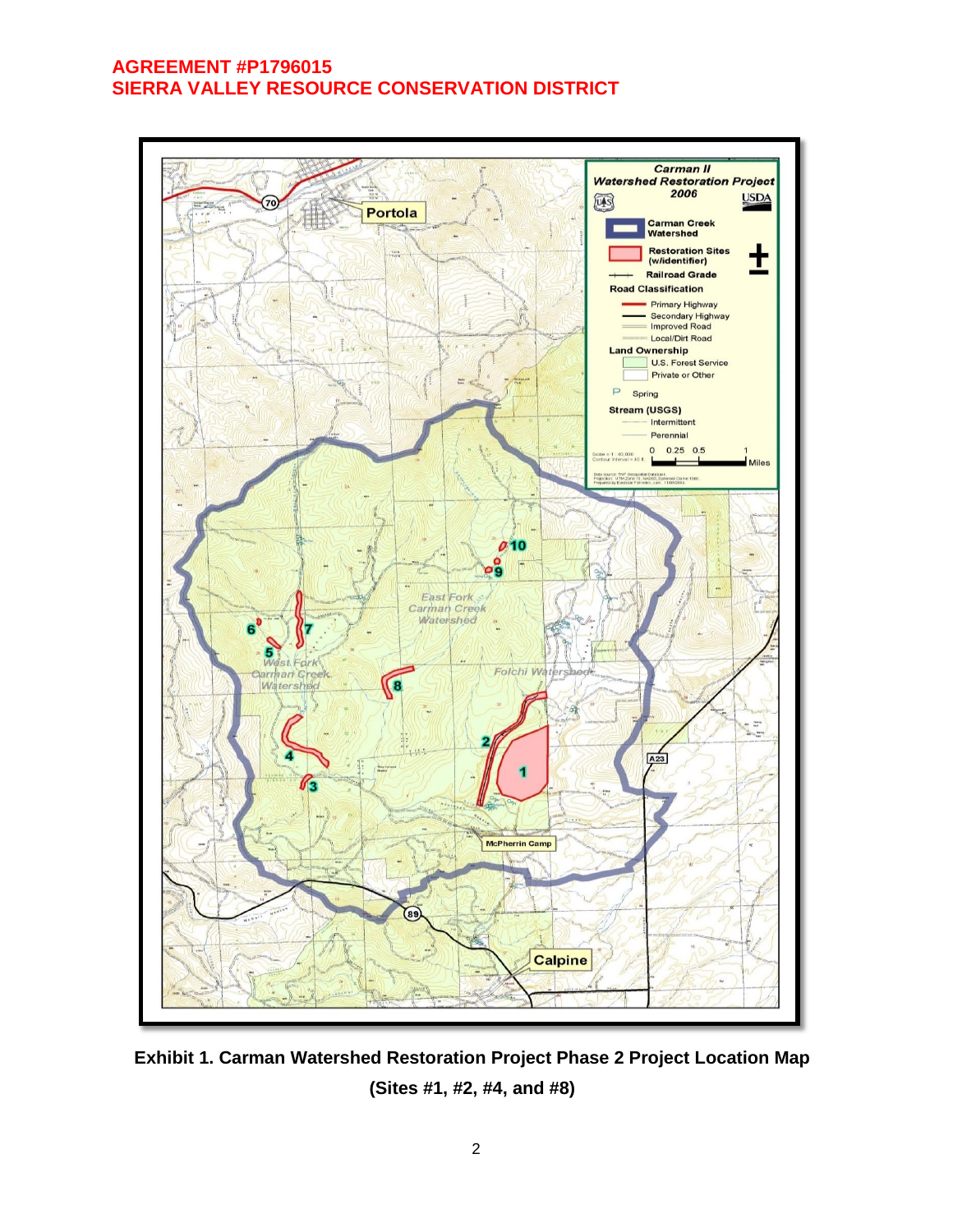Secondary project benefits include expanding and enhancing wetland an riparian habitat for sensitive plant and wildlife species including State Listed Threatened and Endangered (T&E) species such as the endangered Willow flycatcher (*Empidonax traillii*) and State and Federally listed Sierra Nevada yellow-legged frog (*Rana mucosa*). Forest Service listed sensitive plant species such as Plumas ivesia (*Ivesia sericoleuca*) and sticky goldenweed (*Pyrrocoma lucida*) will also benefit from improved soil and hydrology condition. Peat wetland-dependent sensitive plants such as *Botrychium* spp., *Meesia triquetra,* and *M. uliginosa* are expected to increase in frequency in hydrologically enhanced raised peat bog spring complexes located within the Folchi Meadows area.

Climate change resilience from increased carbon storage and sequestration is expected and fire threat will be reduced as a result of fire-adapted invasive plant species such as cheat grass being replaced by wetland-dependent native willows, sedges and rushes.

### **History/Project Purpose**

Prior to European settlement, the Carman Watershed meadows and streams were ecologically stable and effectively attenuated flood flows mainly through absorption and groundwater recharge. Historic grazing, agriculture, logging and railroad construction in the 1920's and 1930's resulted in ecosystem degradation adversely affecting the ability of the watershed to function normally. Meadows and streams became severely degraded with large gully formations, accelerated erosion and sediment production, decreased water table levels and aquifer storage, wildlife habitat impacts, and impaired water quality in receiving streams including the Feather River.

Successful implementation of the Carman Watershed Restoration Project Phase 2 project completed Folchi Meadows and Carman Creek restoration projects with significant improvements to degraded meadow and stream ecosystems and promoted continued collaboration between the Sierra Valley Resource Conservation District (SVRCD) and the U.S. Forest Service (USFS) Tahoe National Forest (TNF) in completing watershed improvements.

### **Regional Significance**

The Carman Watershed is a montane meadow ecosystem of approximately 15,000 acres located in the northern Sierra Nevada mountain range within the Upper Middle Fork of the Feather River Watershed. The area is dominated by granitic and volcanic mountains and pine forested hills with higher elevation meadows, streams and riparian areas, and fen and peat bog springs located within low grade valley bottoms.

Prior to completion of the Carman Watershed restoration projects, the watershed was listed as the most severely deteriorated watershed in the Tahoe National Forest. The Carman Watershed is identified as a restoration priority in the National Fish and Wildlife Foundation Sierra Nevada Meadows Business Plan, and the IPB Willow Flycatcher Habitat Assessment. The Carman Watershed is also identified as the first Priority Watershed on the Tahoe National Forest and a priority for the Sierra Valley Resource Conservation District. The Carman Watershed meadow complex has statewide significance due to its location within the Sierras, size, and regional importance for sensitive plant and wildlife species. The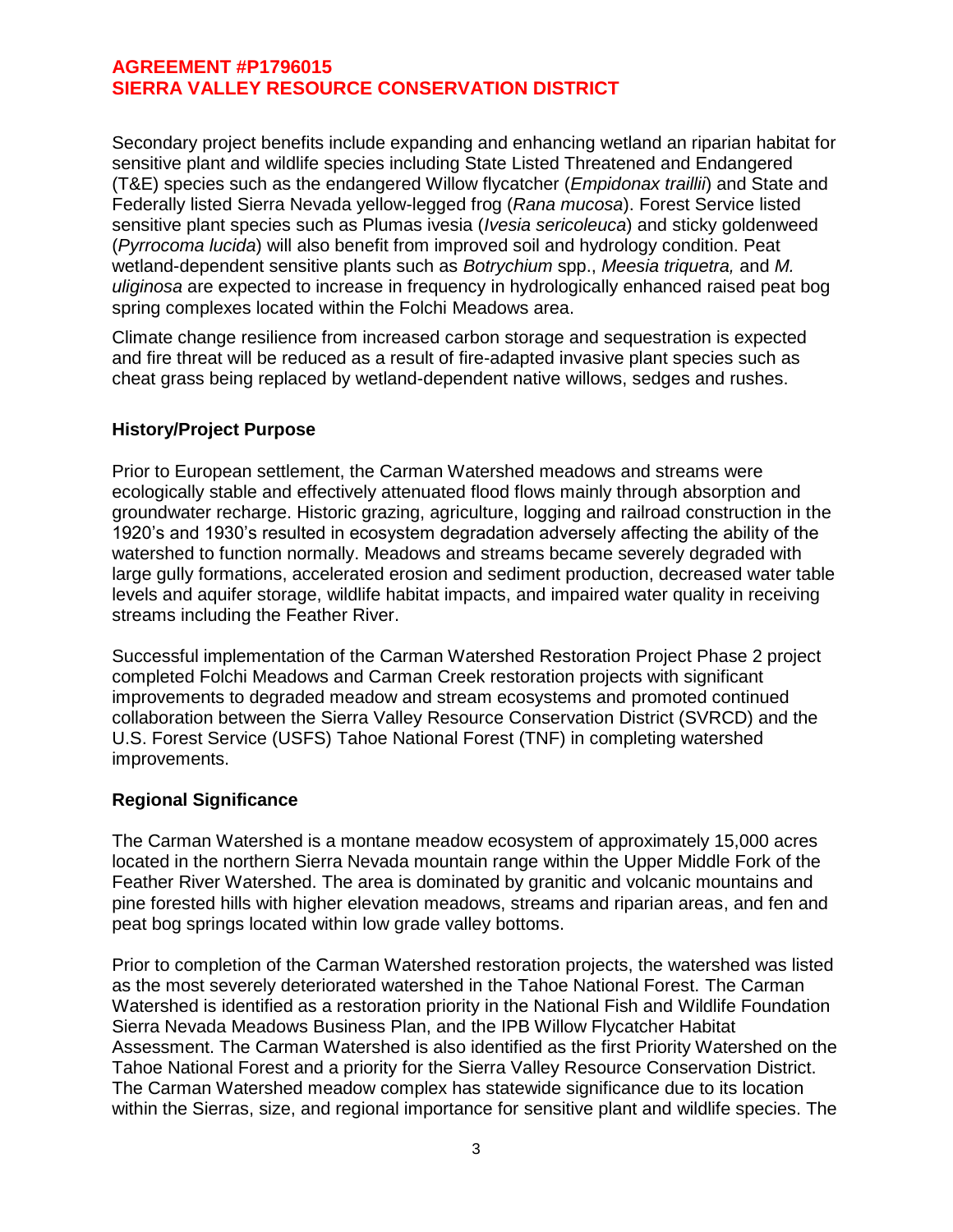Carman Watershed is also important for Sierra Valley ecosystem health and supports high quality resting, nesting, and rearing and feeding habitat for migratory birds including the sandhill crane, a sensitive species. The Carman Watershed has one of the largest complexes of mountain meadows in the Upper Feather River located on public lands, providing the best opportunity for restoration of important habitat for multiple T&E, sensitive, and rare plant and animal species.

## **Project Goals**

Restoration goals and objectives attained/expected to be attained in the long term as a result of successful meadow and stream restoration function include: 1) Reducing or stopping active erosion and gully formation; 2) Restoring seasonal water table levels to support desirable meadow and riparian vegetation; 3) Improving wildlife and aquatic habitat quality and overall meadow and riparian ecosystem health; 4) Increasing ground water storage and extending seasonal flow regimes; 5) Reconnecting remnant channels and floodplains such that flood flow energy is dissipated reducing sediment conveyance to Carman Creek and the Feather River; and 6) Increasing wildlife and livestock forage.

Secondary benefits include expanding and enhancing wetland and riparian habitat for sensitive plant and wildlife species including State Listed T&E species such as the endangered Willow flycatcher (*Empidonax traillii*) and State and Federally listed Sierra Nevada yellow-legged frog (*Rana mucosa*). Forest Service listed sensitive plant species such as Plumas ivesia (*Ivesia sericoleuca*) and sticky goldenweed (*Pyrrocoma lucida*) will also benefit from improved soil and hydrology condition. Peat wetland-dependent sensitive plants such as *Botrychium* spp., *Meesia triquetra,* and *M. uliginosa* are expected to increase in frequency in hydrologically enhanced raised peat bog spring complexes located within the Folchi Meadows area.

Climate change resilience from increased carbon storage and sequestration is expected and fire threat will be reduced as fire-adapted invasive plant species such as cheat grass will be replaced by wetland-dependent native willows, sedges and rushes.

## **Consistency with Proposition 1 Grant Goals**

The Carman Watershed Restoration Project Phase 2 project supports the goals of the CDFW Proposition 1 Wetland Restoration Grant Program by completing final restoration of the four remaining degraded meadow and riparian areas within the Carman Watershed (Site #1 Folchi Meadows, Site #2 Folchi Meadows Railroad Grade, Site #4 West Fork Carman Creek, and Site #8 East Fork Carman Creek). Additionally, the Carman Watershed Restoration Phase 2 project is consistent with Proposition 1 priorities: 1) Protecting and Restoring Mountain Meadow Ecosystems, 2) Managing Headwaters for Multiple Benefits, and 3) Habitat Restoration, Conservation, and Enhancement. The Carman Watershed Restoration Phase 2 project is also consistent with aspects of the Clean Water Action Plan, State Wildlife Action Plan, Sierra Nevada Watershed Improvement Plan, Tahoe National Forest Land and Resource Management Plan, and the National Fish and Wildlife Foundation Sierra Nevada Meadows Business Plan.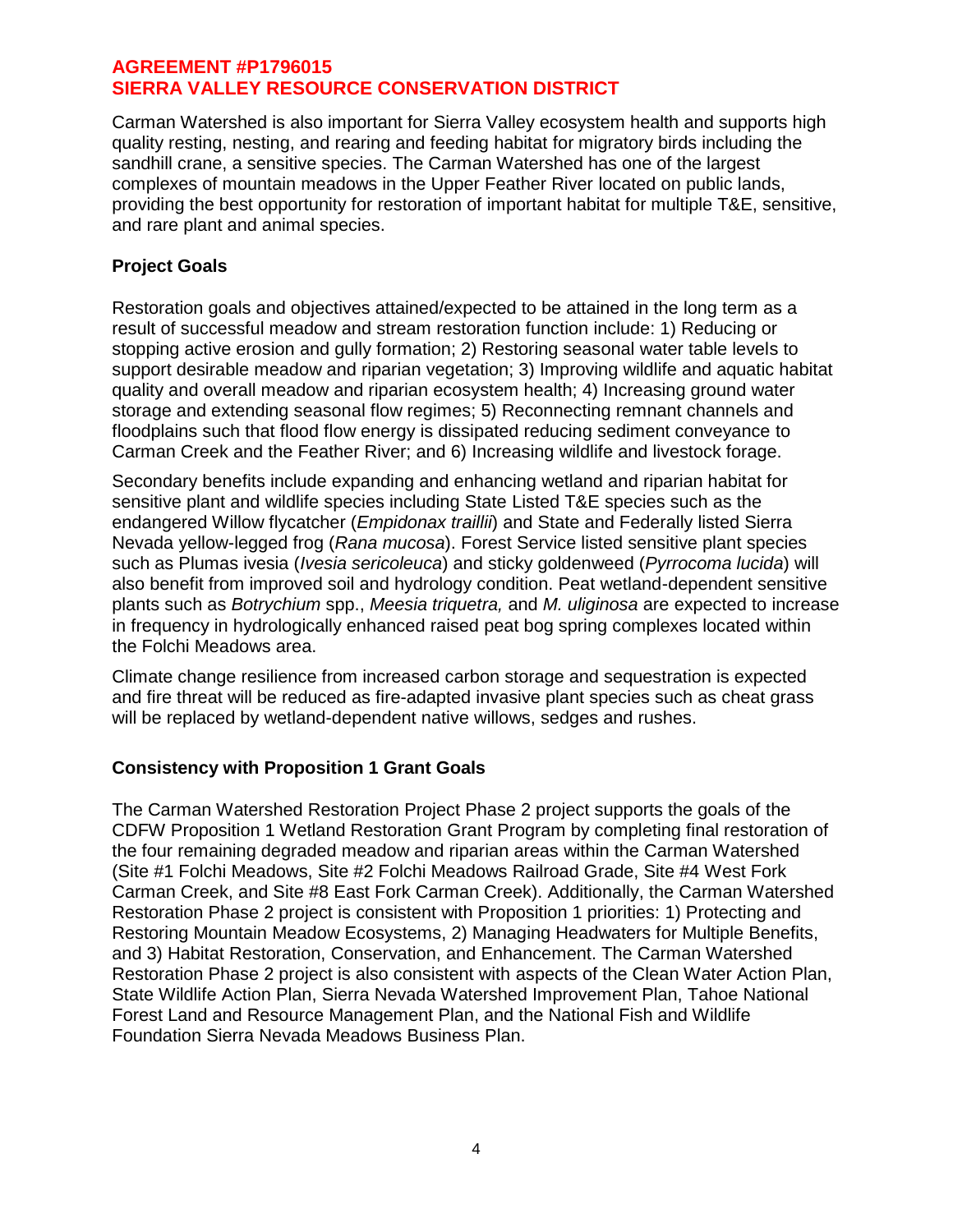## **Proposition 1 Priorities**

#### *Protect and Restore Mountain Meadow Ecosystems*

The Carman Watershed Restoration Phase 2 project accomplished this objective by restoring/enhancing over 375 acres of mountain meadow ecosystems in three primary areas in the Carman Watershed including Folchi Meadows and its large complex of peat bog springs degraded by gully erosion and a lowering of the groundwater table. These Projects increased groundwater storage, reduced and delayed peak flows on streams that flow through meadow systems, improved water quality, and restored and expanded habitat for native species.

#### *Manage Headwaters for Multiple Benefits*

The Carman Watershed Restoration Phase 2 project sites are all located within the headwaters of the Middle Fork of the Feather River. Completing restoration of these sites continued collaborative watershed efforts ongoing since 2000 for restoring meadow and riparian areas, improving Forest Service roads and reducing erosion and sediment production, and managing timber and fuels production. Successful restoration of Folchi Meadows and the Carman Creek sites will also provide benefit by increasing groundwater storage and late season base flows, improving water quality of receiving streams, and enhancing and expanding wildlife and aquatic species habitat. Restoring degraded meadow vegetation to more desirable wetland and riparian vegetation also reduces catastrophic wildfires, ameliorates adverse effects of global warming, and increases carbon sequestration.

Sensitive plant and animal species habitat will be enhanced and improved and State Listed T&E species such as the State of California endangered Willow flycatcher (*Empidonax traillii*) will benefit. Local ranches will benefit by an increase in livestock forage production.

### *Habitat Restoration, Conservation, and Enhancement*

The Carman Watershed Restoration Phase 2 project accomplished this objective by protecting, restoring, and enhancing stream and wetland water dependent habitat for fish and wildlife.

### **2. Objectives:**

*Including, but not limited to: Hypotheses tested; proposed work; etc.*

### **Project Objectives Achieved**

All proposed project objectives were achieved by restoring the degraded meadow and stream channels and completing TNF road improvements. Project objectives achieved per stated Performance Measures (Exhibit 2) include: 1) Restored the natural hydrologic regime to Folchi Meadows (Site #1 and Site #2), the West Fork Carman Creek (Site #4), and the East Fork Carman Creek (Site 8) sufficient to successfully increase groundwater storage, attenuate flood flow, improve summer flow from associated restored meadow systems, and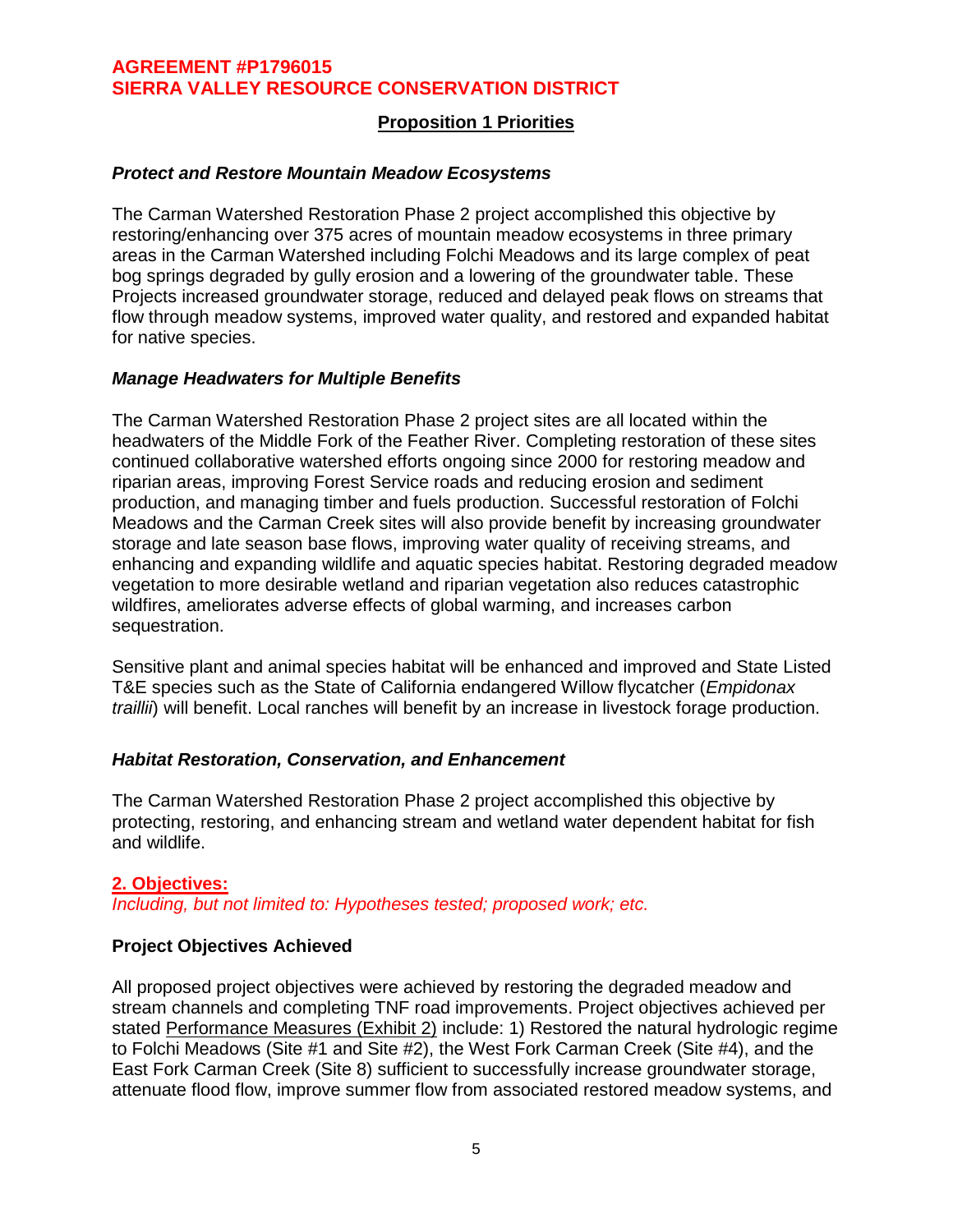|    | <b>Project Objectives</b>                                            | <b>Project Output</b><br><b>Performance Measures</b>                                                                                                                 | <b>Project Outcome</b><br><b>Performance Measures</b>                                                                                                                         | <b>Metrics</b>                                                                                                                                |
|----|----------------------------------------------------------------------|----------------------------------------------------------------------------------------------------------------------------------------------------------------------|-------------------------------------------------------------------------------------------------------------------------------------------------------------------------------|-----------------------------------------------------------------------------------------------------------------------------------------------|
| h. | Reconnect the<br>streams to the<br>historic floodplains              | PM 1a. Incised streams<br>are filled and flows<br>returned to remnant<br>channels on the meadow<br>surface                                                           | PM 1b. Historic<br>floodplains are inundated<br>during average or above<br>average spring runoff at<br>all project sites starting<br>first spring after project<br>completion | Flooding:<br>Return rate<br>$\bullet$<br>Flow across<br>$\bullet$<br>restored floodplain                                                      |
| 2. | Increase wet and<br>seasonally wet<br>meadow habitat by<br>300 acres | PM 2a. 300 acres of<br>degraded meadow /<br>riparian habitat restored<br>by 2019                                                                                     | PM 2b. Meadow<br>vegetation is changing<br>from upland species to a<br>mosaic of mesic,<br>facultative and obligate<br>species and increases in<br>cover.                     | Vegetation composition<br>Vegetation cover                                                                                                    |
| Β. | Raise seasonal<br>groundwater<br>elevations                          | PM 3a. Incised streams<br>are filled and flows<br>returned to remnant<br>channels                                                                                    | PM 3b. Shallow<br>groundwater elevation<br>come up higher and stay<br>higher longer in summer.                                                                                | Groundwater elevations                                                                                                                        |
| 4. | Reduce active<br>stream erosion of<br>bed, banks and at<br>head cuts | PM 4a. Degraded eroding<br>streams in all treatment<br>areas have been returned<br>to historic floodplain<br>channels                                                | PM 4b. Water has been<br>spread on floodplain<br>keeping the flow energy<br>low.<br>Erosion of bed, banks<br>and head cuts has been<br>stopped or significantly<br>reduced    | Headcuts are stabilized<br>and revegetating.<br>Stream channel<br>elevations stabilize,<br>sediment regime<br>resembles natural levels.       |
| Б. | Reduce sediment<br>from three miles of<br><b>USFS roads</b>          | PM 5a. Three miles of<br><b>USFS roads have been</b><br>treated with water dips,<br>water bars, and/or gravel.<br>Problem stream<br>crossings have been<br>hardened. | PM 5b. Treated roads<br>are not capturing water,<br>reducing erosion from<br>road surfaces. Stream<br>crossings are stable                                                    | Road erosion is reduced<br>to minimal levels.<br>Roads are well drained<br>and do not concentrate<br>water<br>Stream crossings are<br>stable. |

#### **EXHIBIT 2 – PERFORMANCE MEASURES**

significantly reduce erosion and sediment production; 2) Restored connectivity to approximately 6 miles of stream channels in the Carman Watershed; 3) Increased wet and seasonally wet meadow habitat by approximately 300 acres in Folchi Meadows and increased carbon sequestration; 4) Restored approximately 75 acres of riparian vegetation and floodplain function to Folchi Meadows and the east and west forks of Carman Creek; 5) Restored priority sensitive habitat for the Willow flycatcher; 6) Restored and enhanced priority sensitive peat bog spring habitat for multiple wetland-dependent sensitive plant species; and 7) Reduced Forest Service Road (NFSR 71 and 71.10) sediment production through implementation of BMP's and road base gravel.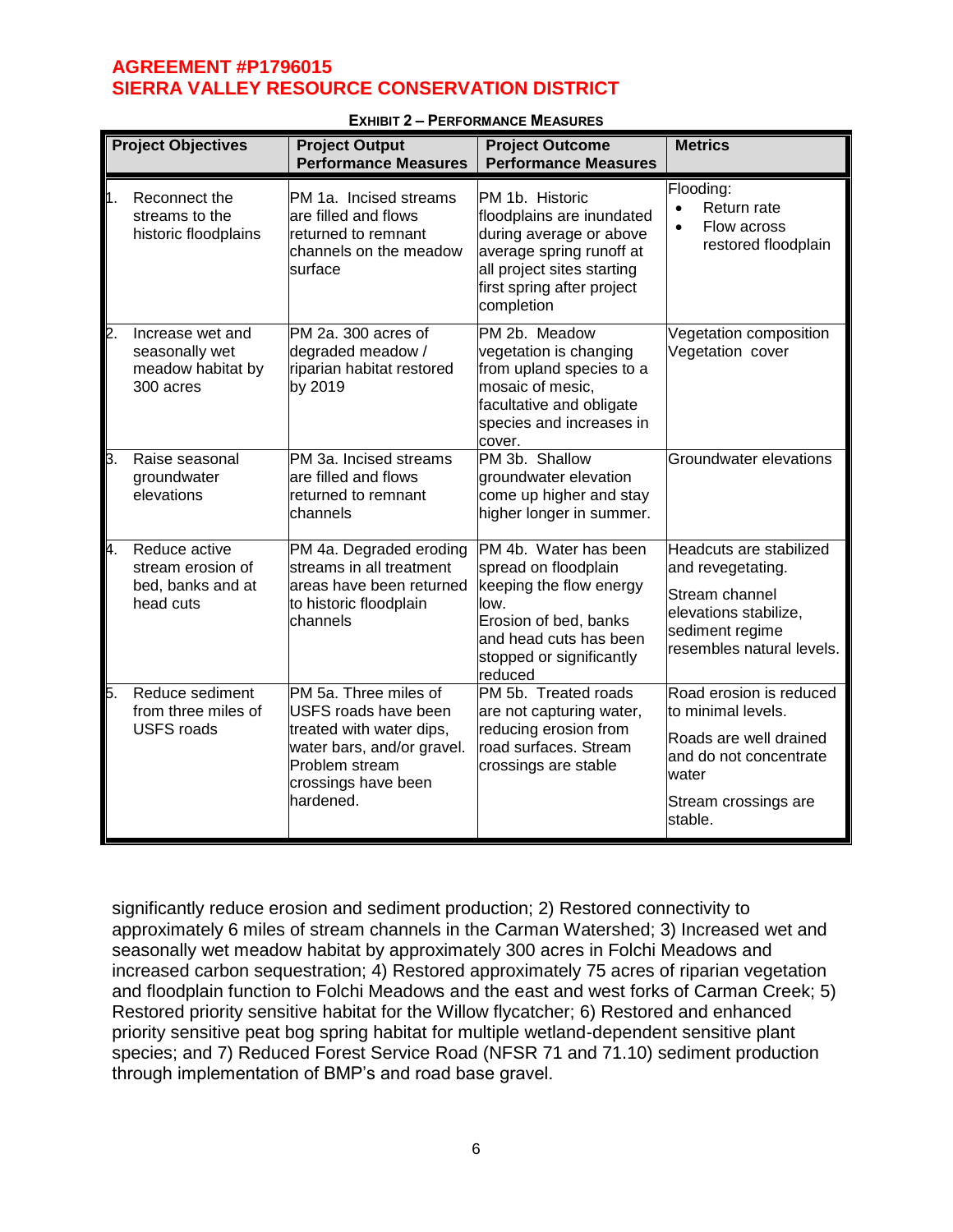### **Hypothesis Tested**

The Carman Watershed Restoration Phase 2 projects were expected to be successful based upon scientific support of similar watershed restoration projects implemented in the Carman Watershed and other nearby areas. Similar projects have been successful in curtailing erosion, restoring meadow function, recharging the groundwater table, and improving water quality and wildlife habitat.

#### *1. Restoring the natural hydrologic regime to Folchi Meadows would increase groundwater storage, attenuate flood flows and improve summer flows from this meadow system.*

Groundwater storage has been shown to increase in restored meadows throughout the Sierra Nevada. Studies of restored meadows in the Feather River Watershed found increased water table levels. Additionally, groundwater levels rose in response to meadow restoration on Trout Creek, south of Lake Tahoe. The project would incrementally address summer flows by retaining water later into the season in shallow mountain meadow floodplain aquifers.

### *2. Restore connectivity to 6 miles of stream channels in the Carman Watershed*

Eleven tributaries have been diverted and/or disconnected by railroad grades. Removing railroad grades and restoring stream channels through the project areas reconnects ephemeral and intermittent tributaries restoring watershed hydrologic function.

### *3. Increase wet and seasonally wet meadow habitat by 300 acres in Folchi Meadows.*

It is well documented that water table depth determines plant species and richness in wet and moist meadows. Where meadow gullies have been obliterated (filled) in past projects areas such as the Middle Perazzo Meadows, 5 years post after plug and pond (gully fill) hundreds of acres of high quality riparian and meadow habitat has been produced.

Shallow groundwater levels are expected to rise throughout restored meadows as a result of gully fill. Shallow ground water monitoring in Knuthson Meadows, located adjacent to Folchi Meadows, have shown that meadow water table levels rise earlier in spring and is retained later into the summer. Vegetation response was significant indicating more.

### *4. Restore 75 acres of riparian vegetation and floodplain function to the East Fork Carman Creek and West Fork Carman Creek.*

At Site #4 – West Fork Carman Creek and Site #8 – East Fork Carman Creek the project proposed reconnecting eroded drainage channels truncated by railroad construction. Past projects have shown that drainages reconnected by removing railroad grade and reintroducing historic flow to remnant channels resulting in a direct increase of riparian and meadow habitat.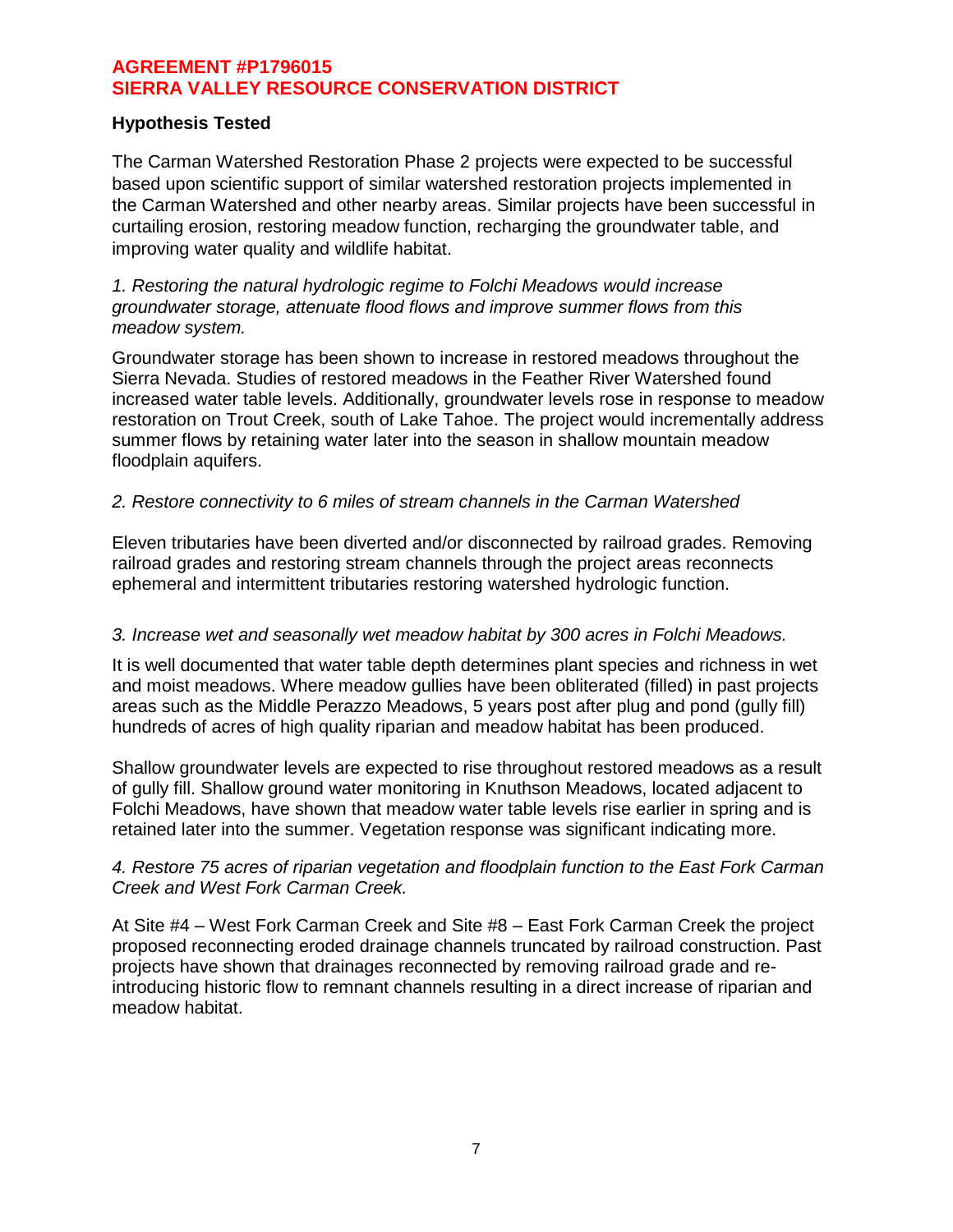### *5. Reduce Forest Service Road Erosion and Sediment Production*

Forest Service roads treated to reduce erosion by adding drainage dips, waterbars, hardened low water crossings on ephemeral and intermittent drainages, and graveling

### **Significance of Achieving Project Objectives**

Completing the Carman Creek Watershed Phase 2 projects, in addition to completing previous meadow restoration and road work within the watershed, will accomplish restoration of over 75% of the Carman Watershed degraded meadows and streams within the watershed. In combination with the previous phases of the Carman Watershed restoration projects, wet meadow habitat will be increased by over 500 acres.

### **Probability of Success**

The probability of success of the Carman Watershed Restoration Project Phase 2 projects is high given proven long term success of similar projects implemented within the Tahoe National Forest, Plumas National Forest, and at many similar areas within the Sierra Nevada. Perazzo Meadows and Knudson Meadows, both nearby "pond and plug" show significant wet meadow expansion.

### **3. Results and Findings:**

*Including, but not limited to: What was actually implemented or performed; expected outcomes and actual outcomes; data obtained/measured during the course of the project and why; electronic and paper reports and summaries of calculated findings; etc.*

## **Restoration Activities Implemented/Performed**

### **Site #1 Folchi Meadows**

Restoration activities included filling the large eroded meadow gully and re-connecting tributary channels to restore surface overland flow and recharge the ground water table. Restoration activities included moving the flow out of the eroded gully into stable remnant channels on the floodplain surface. The existing gully was obliterated using full gully fill techniques. Approximately 6,000 feet of the gully was filled with a few water features retained for wildlife habitat. Approximately 300 acres of floodplain was hydrologically reactivated by re-connecting remnant channels. All existing wetland vegetation within the gully was salvaged, stockpiled, watered, and replaced onto the filled gully area following gully fill. Access roads and borrow areas were rehabilitated by scarifying compacted surfaces and spreading native mulch and logs throughout the areas to promote revegetation success, curtail erosion, and preclude vehicular use of the areas.

## **Site #2 Folchi Meadows Railroad Grade**

Restoration activities included reconnecting natural drainages truncated by the railroad grade by removing all of the railroad grade material. Railroad grade material and soil from two borrow areas just west of the grade was used to fill the Folchi Meadows gully. The railroad grade area and re-connected drainage channels were re-contoured to near original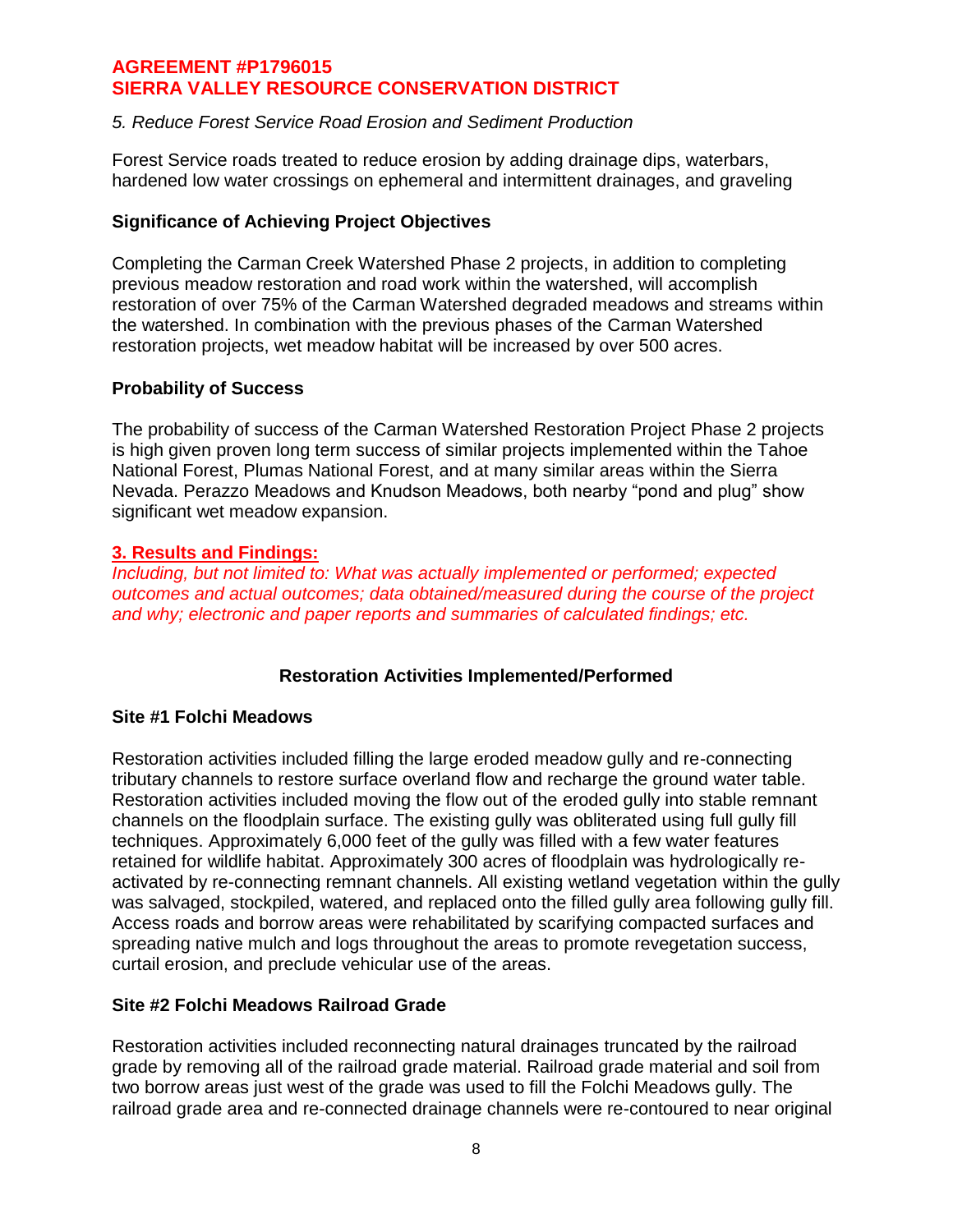topography. The lower lying areas located behind the railroad grade receiving seasonal drainage channel flow supporting sticky goldenweed (*Pyrrocoma lucida*), a sensitive plant species, were flagged to protect plant habitat while final grading incorporated contouring to retain seasonal hydrology necessary to continue to support existing plant populations. Archeological sites along the railroad grade were flagged by the Tahoe National Forest Archaeologist and protected during construction and rehabilitation activities. Access roads and borrow areas were rehabilitated by scarifying compacted surfaces and spreading native mulch and logs throughout the areas to promote revegetation success, curtail erosion, and preclude vehicular use of the areas.

## **Site #4 West Fork Carman Creek**

Restoration activities included removing the existing railroad grade that was diverting natural stream flow into an eroded gully within the meadow floodplain area, relocating flows into remnant channels on the abandoned meadow floodplain and obliterating the eroded gully by full gully fill/obliteration techniques. The gully was filled with barrow soil from the railroad grade and one borrow area in the northwest project area. Approximately 1,500 feet of existing degraded gully was obliterated with approximately 15 acres of degraded floodplain restored. All existing wetland vegetation within the gully was salvaged, stockpiled, watered, and replaced onto the filled gully area following gully fill. Access roads and borrow areas were rehabilitated by scarifying compacted surfaces and spreading native mulch and logs throughout the areas to promote revegetation success, curtail erosion, and preclude vehicular use of the areas.

# **Site #8 East Fork Carman Creek**

Restoration activities included redirecting flow from the degraded section of the drainage and returning seasonal flows to original or remnant channels. All eroded areas were filled using gully fill/obliteration techniques using railroad grade and barrow area soil. Approximately 2,500 feet of channel/meadow was restored with approximately 10 -15 acres of degraded floodplain restored. Access roads and borrow areas were rehabilitated by scarifying compacted surfaces and spreading native mulch and logs throughout the areas to promote revegetation success, curtail erosion, and preclude vehicular use of the areas.

## **Restoration Site Erosion Control and Revegetation**

Erosion control and revegetation at Folchi Meadows Sites #1 and #2 and West Carman Creek included intensive salvage of existing wetland vegetation and direct replacement of vegetation mats immediately following gully fill activities. Prudent attention to this particular aspect of the restoration process is extremely effective at minimizing erosion and sediment production from previously disturbed sites. In addition to salvaged vegetation placement a large amount of site generated large woody debris, forest floor duff and pine needles was spread on all disturbed access roads and borrow areas.

All access roads and borrow areas at all four restoration sites were rehabilitated by scarifying compacted surfaces and spreading native mulch and logs throughout the areas to promote revegetation success, curtail erosion, and preclude vehicular use of the areas.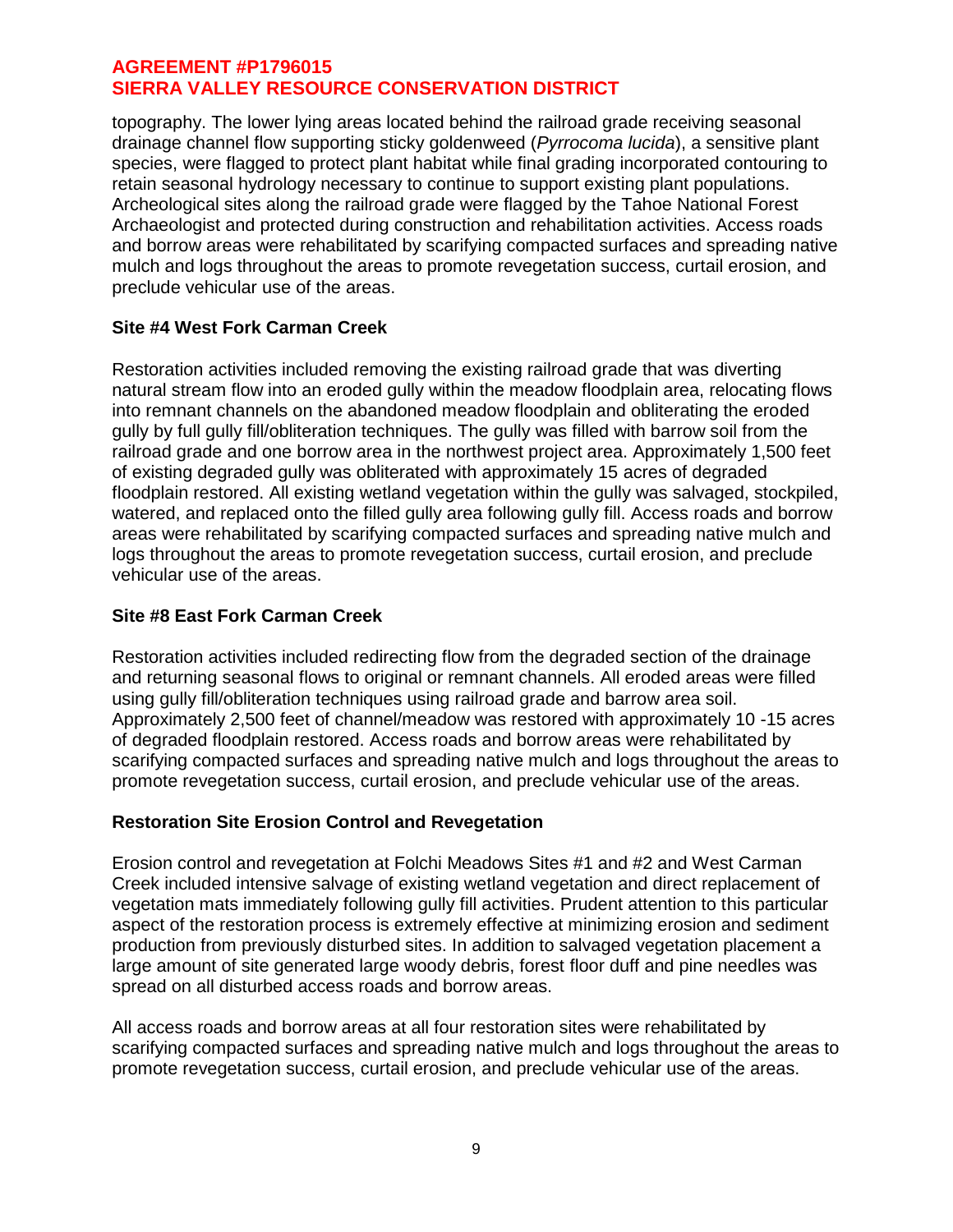### **Small Conifer Removal**

Small and medium sized conifer removal was conducted at Folchi Meadows Site #1 and Site #2 and within the Site #4 West Carman Creek meadow floodplain. Hundreds of conifers established within the degraded meadows were cut by chainsaw and spread in place to provide overland flow floodplain grade control and site roughness, and wildlife habitat.

### **Expected Outcomes and Actual Outcomes**

Actual project restoration outcome at each project site is that which was expected. All proposed restoration and rehabilitation activities were implemented in completion and post project monitoring indicates that all four project site are functioning as planned.

Restoration goals and objectives attained/expected to be attained in the long term as a result of successful construction include: 1) Reducing or stopping active erosion and gully formation; 2) Restoring seasonal water table levels to support desirable meadow and riparian vegetation; 3) Improving wildlife and aquatic habitat quality and overall meadow and riparian ecosystem health; 4) Increasing ground water storage and extending seasonal flow regimes; 5) Reconnecting remnant channels and floodplains such that flood flow energy is dissipated reducing sediment movement downstream to Carman Creek and the Feather River; and 6) Increasing wildlife and livestock forage.

## **Data Obtained/Measured During Project and Why**

Project data obtained included pre-project vegetation and groundwater monitoring, construction monitoring, and post project early season photo monitoring of surface water, vegetation, and overall site condition. Pre-project monitoring was conducted to determine baseline condition and show difference in pre- vs. post-construction condition and ecological function.

## **Pre- Project, Construction and Post Project Monitoring**

Pre-project monitoring was initiated prior to restoration implementation at all four Carman Watershed Phase 2 sites. The Carman Watershed restoration pre-project monitoring protocol was developed per standard methodologies which enable rapid field assessment and are readily repeatable. Pre-project qualitative and quantitative monitoring was initiated by the TNF during 2016-2018. The TNF did not collect pre-project vegetation monitoring data. During 2018-2019, K.A. Smith Consulting, Inc. collected pre-construction baseline vegetation data and pre-project and construction photo monitoring. All photo monitoring transects/points, vegetation transects, and groundwater well locations are identified on project maps included in the monitoring reports.

During 2016-2019 baseline photo monitoring was conducted at all four sites and baseline groundwater data was collected at Site #1 Folchi Meadows. During 2018-2019, K.A. Smith Consulting, Inc. collected pre-construction baseline vegetation data and pre-construction and construction photo monitoring. During February-March 2020, K.A. Smith Consulting, Inc. and R. Westmoreland, in cooperation with the TNF, conducted post-construction early season photo monitoring of all four sites to assess restoration effectiveness and determine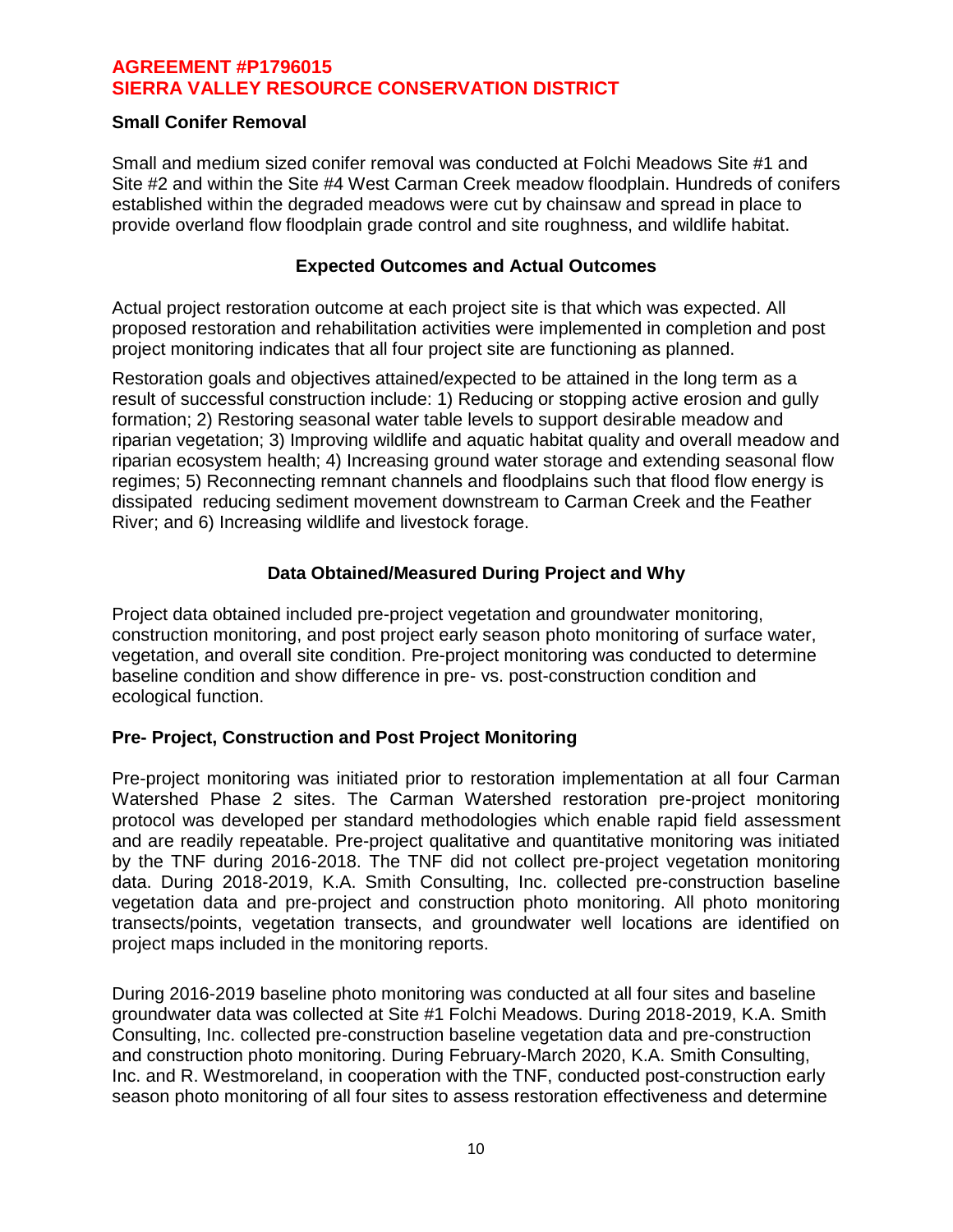whether adaptive management measures are necessary to ensure long term project success. Surface hydrology and vegetation response was documented in project photographs.

## **Photo Point Monitoring**

Photo point monitoring stations were established at all four project sites by K.A. Smith Consulting, Inc. and the TNF prior to initiation of construction restoration activities.

# **Vegetation Monitoring**

Vegetation monitoring was conducted according to standard random stratified sampling methodologies per Forest Service Long Term Range Monitoring and Multiple Indicator Monitoring and California Native Plant Society (CNPS) protocol. Quantitative (plots) and qualitative (photo monitoring) analysis of existing vegetation was conducted to determine ground cover and plant community species composition and plant species diversity. Vegetation monitoring methods included establishing 100-foot vegetation monitoring transects perpendicular to existing gullies and across degraded meadows at representative locations throughout Site #1, Site #4, and Site #8. Ten (10) 1mx1m plots randomly located along the line transects were evaluated to obtain ground cover data. Ground cover assessments of vegetation, litter, rock, and bare ground were attained by ocular estimate according to the CNPS ground cover value chart developed to estimate plot cover. Plant community composition and species diversity was determined following field data collection. Total vegetation cover values were obtained by calculating the percent (%) cover of each plant species in all plots and dividing by the total number of plots evaluated then multiplying by 100. Litter, rock, and bare ground cover values were estimated in the same manner. Desirable wetland plant species diversity was calculated by adding the total number of obligate, facultative wet, and facultative plant species divided by the total number of plant species multiplied by 100.

Results of pre-construction baseline vegetation and hydrology monitoring indicated the project areas were in a degraded condition with meadow floodplains dominated by upland plant species. Site #1 Folchi Meadows total vegetation cover (77.3%) was comprised of wetland species (24.3%) and upland species (53%). Site #4 total vegetation cover (59.6%) was comprised of wetland species (28.8%) and upland species (30.8%). Site #8 total vegetation cover (55.8%) was comprised of wetland species (1.7%) and upland species (54.1%).

## **Groundwater Monitoring**

Baseline groundwater and soil saturation data was collected by the Tahoe National Forest (TNF) during November 1-7, 2017 (Table 1 and Exhibit 4). During this time period the TNF installed six 2-inch diameter perforated ground water monitoring wells (piezometers) ranging from a depth of 9 to 12 feet in length. Average depth to a subsurface clay layer was measured at 5-6 feet. Depth to saturation ranged from 72-110 inches. Depth to water table ranged from 85 to 119.6 inches.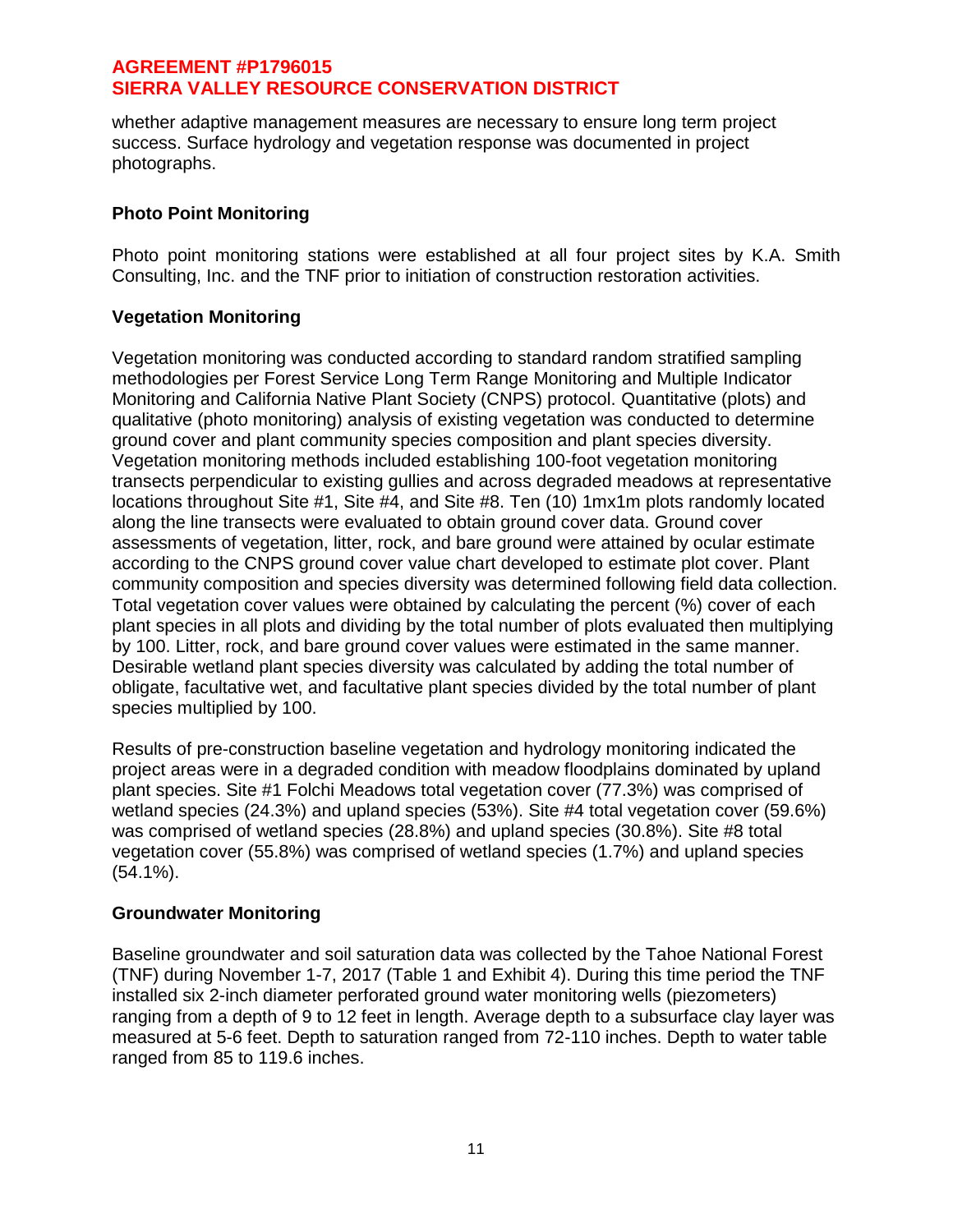On September 4, 2019, the TNF and K.A. Smith Consulting, Inc. collected pre-construction piezometer groundwater readings. Depth to water table ranged from 30 to 83.5 inches. However, as water levels measured in the piezometers were much higher than the 2017 readings, and as some of the readings did not represent the groundwater table level visually observed in nearby gully bottoms, it is not clear whether some of the piezometers may be clogged and/or filled with rain water or whether the 2017 readings were taken before groundwater levels equilibrated in the newly installed piezometers. Additionally, numerous piezometer caps where not present during 2019. Soil saturation data was not collected during 2019.

## **Surface Water Monitoring**

A formal surface water program was not implemented by the TNF prior to restoration construction activities. During February-March 2020 early season monitoring which included qualitative photo documentation of surface hydrology and tributary drainage re-connection effectiveness was conducted.

### **Pre-Project and Construction Monitoring and Post-Project Monitoring Reports of Findings and Data Management**

## **Data Management/Website Uploads**

The SVRCD coordinated all project data management including subcontractor contracts, quarterly invoices and reports, project permits, and pre-and post-project monitoring reports and monitoring data. SVRCD submitted all reports/data generated by the project to the CDFW Grant Manager during 2018-2020.

Per grant requirements, project information and reports were uploaded to the SVRCD website (**[www.sierravalley-rcd.org](http://www.sierravalley-rcd.org/)**) and the EcoAtlas Project Tracker (**www.ecoatlas.org**) and U.C. Davis Sierra Meadows Data Clearinghouse (**[www.meadows.ucdavis.edu](http://www.meadows.ucdavis.edu/)**) websites. SVRCD was not able to upload Folchi Meadows groundwater data to the State Water Resources Control Board GeoTracker GAMA site (**www.waterboards.ca.gov/gama**) as the Program Manager (Aaron Buttars) only accepts water quality data. Therefore, SVRCD is unable to provide proof of data submission to the CDFW Grant Manager for this task. SVRCD notified the CDFW Grant Manager that the State Water Resources Control Board GeoTracker GAMA site does not accommodate ground water data and provided contact information to the CDFW Grant Manager. Folchi Meadows groundwater data is included in the pre-project monitoring report *Carman Watershed Restoration Project Monitoring Report* (K.A. Smith Consulting, Inc. 2020).

SVRCD submitted to the CDFW Grant Manager the *Carman Watershed Restoration Project Monitoring Report* (K.A. Smith Consulting, Inc. 2020) and the *Carman Watershed Restoration Post-Project Monitoring and Adaptive Management Report* (K.A. Smith Consulting, Inc. 2020).

Pre-project baseline vegetation and hydrology data, site photographs taken at established photo monitoring stations, and a discussion of overall monitoring results are presented in the *Carman Watershed Restoration Project Monitoring Report* (K.A. Smith Consulting, Inc.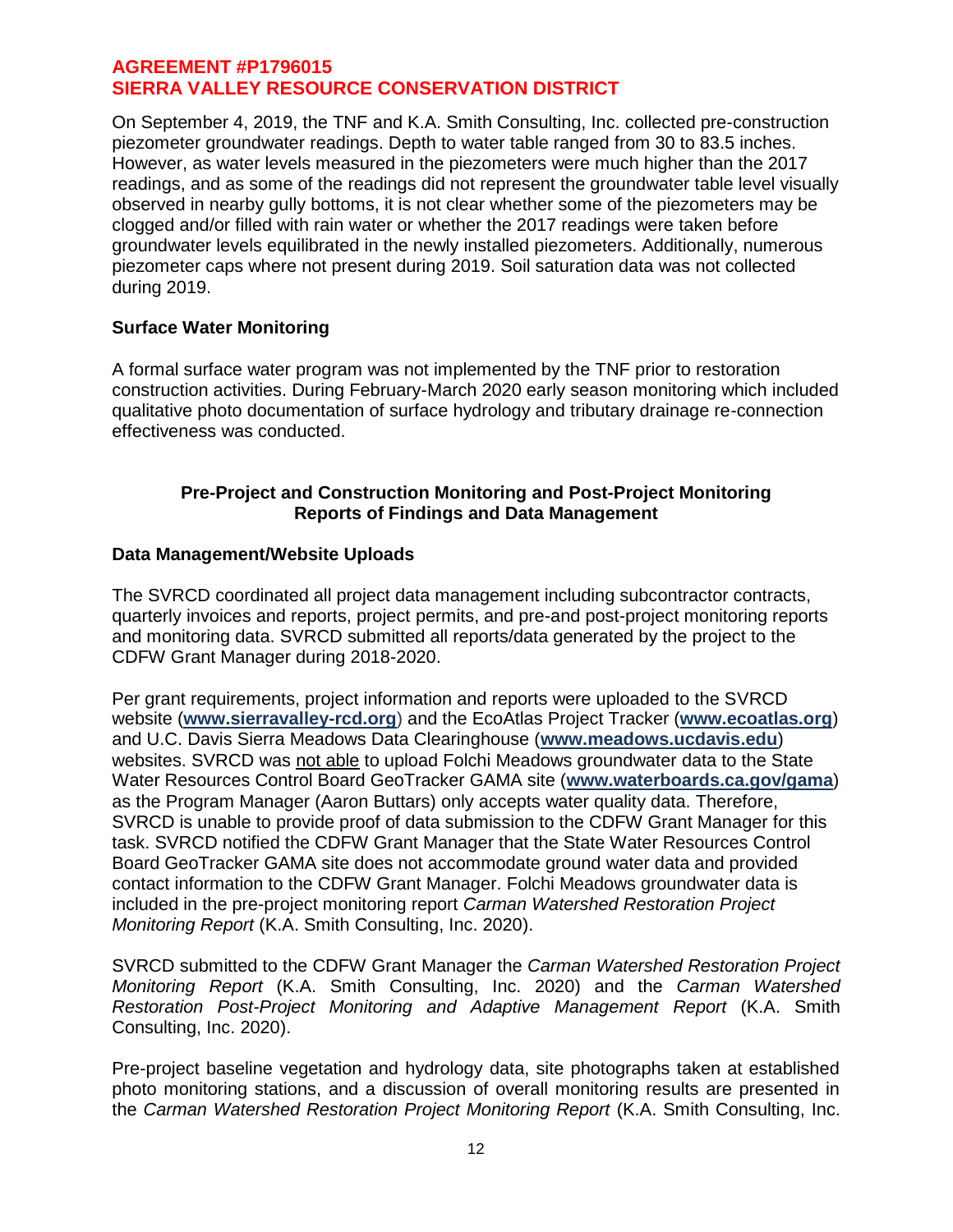2020). During February-March 2020, K.A. Smith Consulting, Inc. and R. Westmoreland, in cooperation with the TNF, conducted post-construction early season hydrology and vegetation qualitative monitoring to assess restoration effectiveness and determine whether adaptive management measures are necessary to ensure long term project success. Postconstruction monitoring included general observations of site condition and stability and photographs of surface hydrology and vegetation at all four sites including Folchi Meadows peat bog spring overland flow and tributary Carman Creek channel water levels. Adaptive management measures are presented in the *Carman Watershed Restoration Post-Project Monitoring and Adaptive Management Report* (K.A. Smith Consulting, Inc. 2020).

### **4. Conclusions/Recommendations:**

*Including, but not limited to: What worked, what didn't work; will monitoring of project continue and how; total cost and time to complete project; how will information gained be used and disseminated; are other phases of this project planned; etc.*

### **Project Implementation Success/Adaptive Management**

Implementation of the Carman Watershed Restoration Project Phase 2 project was extremely successful. All project goals set for each restoration site were accomplished effectively and efficiently. Construction protocol sequencing including salvage of wetland vegetation, gully fill, final grading, replacement of salvaged wetland vegetation, final placement of grade and erosion control BMP logs and woody debris, and rehabilitation of access roads and borrow areas proceeded at each site in proper order and with great efficiency. Complete and successful restoration of each site was accomplished within proposed timeframes with all construction activities being implemented during July-September 2020.

The Tahoe National Forest as land owner and project partner with the SVRCD will have long term responsibility to monitor restoration success at the four Carman Watershed Restoration Project Phase 2 project areas (Site #1 Folchi Meadows, Site #2 Folchi Meadows Railroad Grade, Site #4 West Fork Carman Creek, and Site #8 East Fork Carman Creek). Monitoring will be conducted on a periodic basis during spring-summer for the first 2-3 growing seasons and following all major runoff events to determine whether the sites are generally stable and returning to a desired future condition. Monitoring activities will include qualitative assessment of overall site stability i.e., visual and photo monitoring of vegetation, soils, surface water) and quantitative assessment of groundwater in established monitoring wells.

Results of periodic monitoring will aid in determining whether restoration efforts continue to be successful and whether adaptive management is necessary to ensure long-term site stability. Areas exhibiting erosion, runoff, or invasive plant species problems should be addressed as soon as possible to prevent minor problems from becoming more serious. Early intervention and implementation of best management practices to control erosion and sediment production and invasive plant species will be imperative.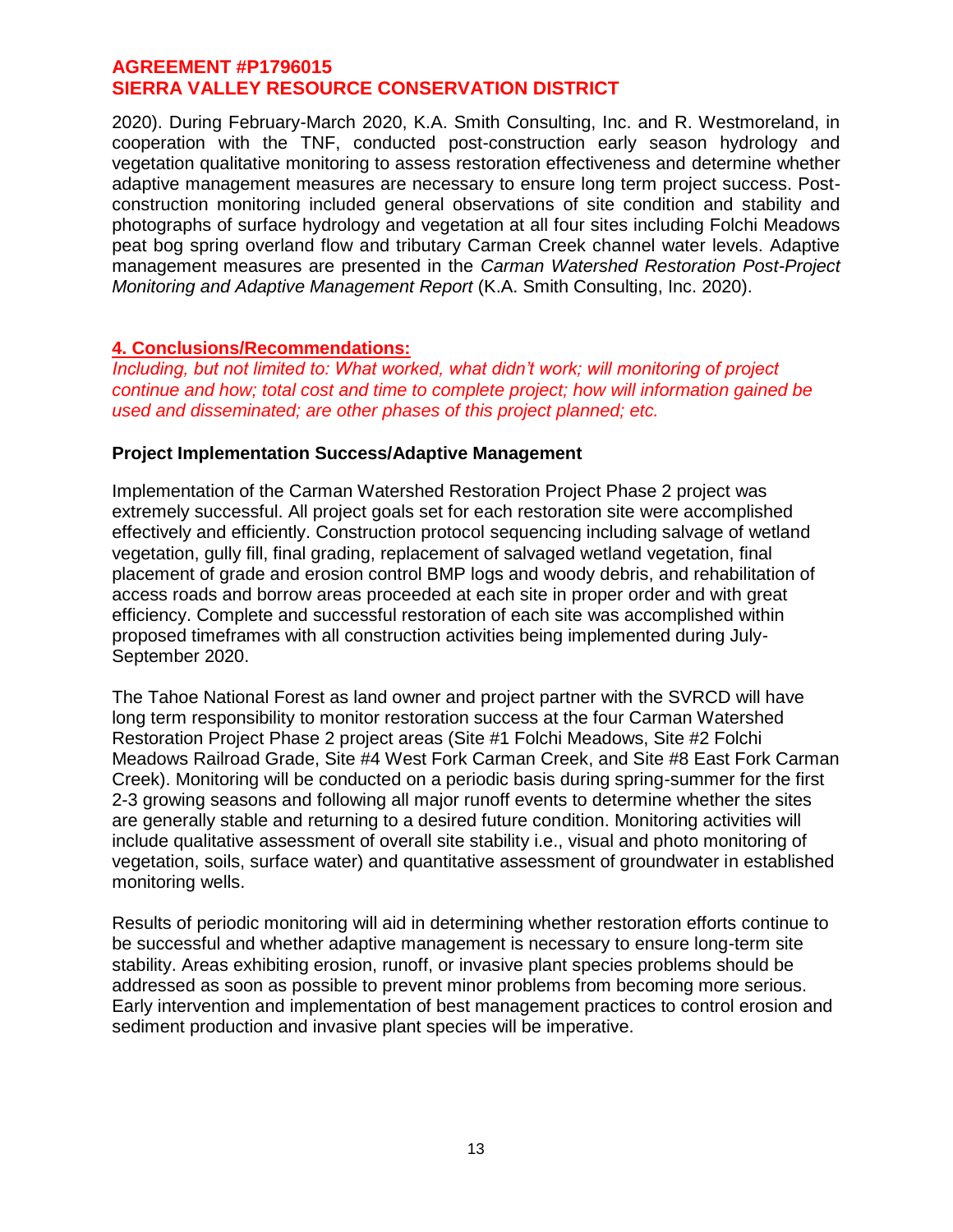Best management practices to stabilize potential gully fill problem areas may include addition of additional fill, rock, or log materials to stabilize weakening/compromised features. Any required measures will be designed and implemented on an as needed basis under the direct supervision of the Sierraville Forest Service hydrologist.

Best management practices may include the removal or realignment of installed log features should the Forest Service hydrologist determine that a feature is not directing surface flows as intended or is in need of adjustment.

Invasive plant species will be manually removed by the TNF as soon as they are observed to prevent habitat degradation and competition with desirable plant species. Application of native seed during late fall and addition of forest duff and pine needles may be distributed over areas not exhibiting adequate native vegetation establishment.

## **Areas Currently in Need of Adaptive Management**

Two areas within the Folchi Meadows project are currently in need of minor stabilization measures. These areas include: 1) Folchi Meadows bottom fill feature at south fence and 2) Carman Creek bottom fill area. Both of these fill features are exhibiting some minor settling and erosion. Adaptive management measures to stabilize these features will be implemented by the TNF as soon as weather/road access permits to ensure proper longterm hydrologic function and restoration success. Any required measures will be designed and implemented on an as needed basis under the direct supervision of the Sierraville Forest Service hydrologist.

## **Project Cost**

Total project funding available to implement the Carman Watershed Restoration Project Phase 2 was \$681,732. Total funds actually used to implement and complete the project was \$654,977.49. Funding included \$589,732 from the California Department of Fish and Wildlife Proposition 1 Grant Wetland Restoration Grant Program and \$92,000 of matching funds from the U.S. Forest Service Tahoe National Forest.

## **Project Information Dissemination/Website Availability**

Pre-project, construction, and post-construction monitoring reports and general project information is available on the Sierra Valley Resource Conservation District website (**www.sierravalley-rcd.org**). Information and reports have also been uploaded to the EcoAtlas Project Tracker (**www.ecoatlas.org**) and the U.C. Davis Sierra Meadows Data Clearinghouse (**[www.meadows.ucdavis.edu](http://www.meadows.ucdavis.edu/)**). Information gained can be accessed and used by other restoration ecologists/agencies in the Sierra region to develop future successful meadow restoration projects by learning about various design, construction and monitoring measures.

Monitoring reports include the *Carman Watershed Restoration Project Monitoring Report* (K.A. Smith Consulting, Inc. 2020) and the *Carman Watershed Restoration Post-Project Monitoring and Adaptive Management Report* (K.A. Smith Consulting, Inc. 2020). Preproject baseline vegetation and hydrology data, site photographs taken at established photo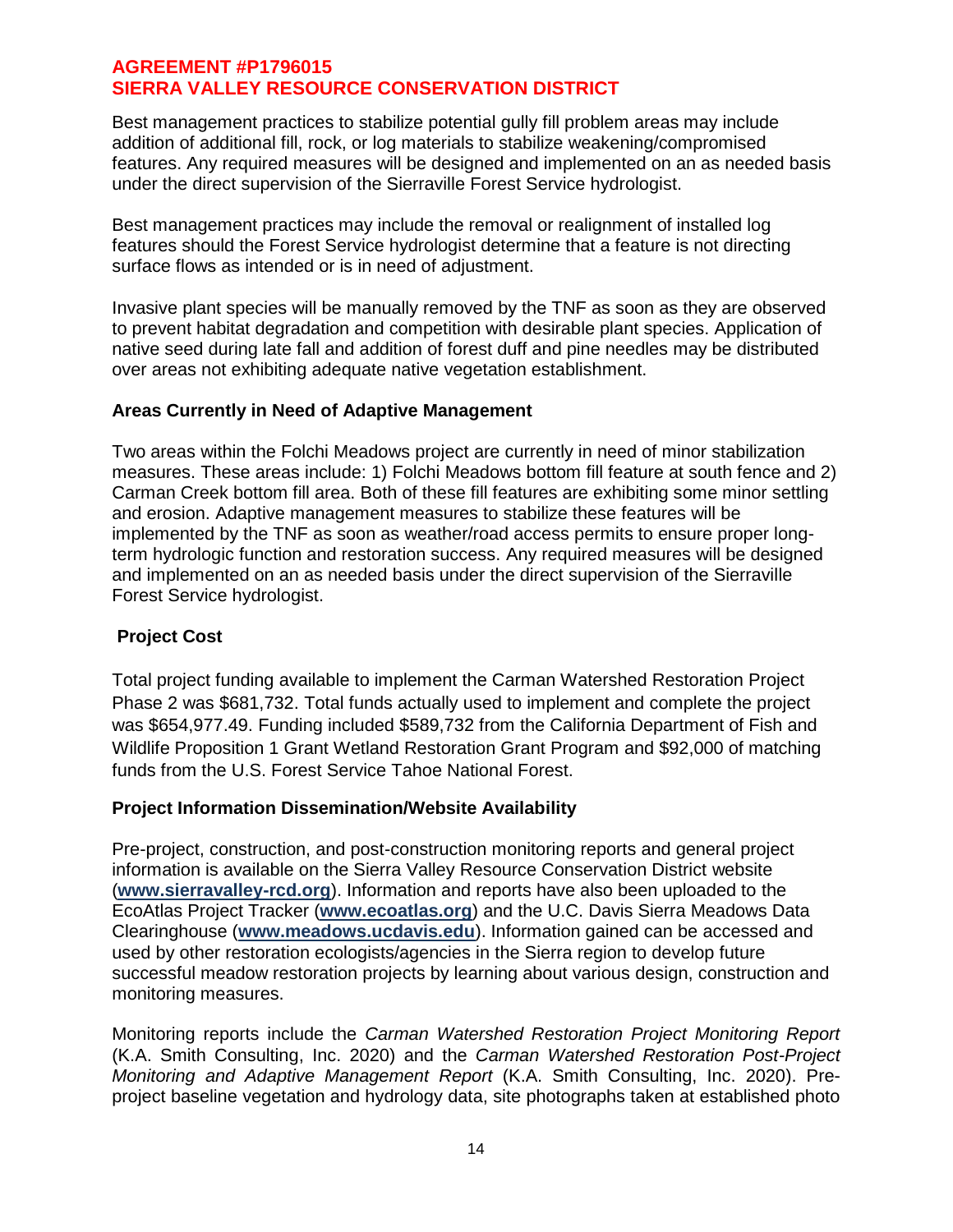monitoring stations, a discussion of overall monitoring results, and construction photographs are presented in the *Carman Watershed Restoration Project Monitoring Report* (K.A. Smith Consulting, Inc. 2020).

The *Carman Watershed Restoration Post-Project Monitoring and Adaptive Management Report* (K.A. Smith Consulting, Inc. 2020) includes results of early season hydrology and vegetation qualitative monitoring to assess restoration effectiveness and determine whether adaptive management measures are necessary to ensure long term project success. Monitoring included general observations of site conditions and stability and photographs of surface hydrology and vegetation at all four sites including Folchi Meadows peat bog spring overland flow and tributary Carman Creek channel water levels. Adaptive management measures are also presented. As the grant termination date of April 30, 2020 did not allow for a formal summer monitoring program to be conducted during the height of the growing season (July 2020) the post-project monitoring report mainly documents early season observations of vegetation "green up" and surface water originating from existing springs and snowmelt.